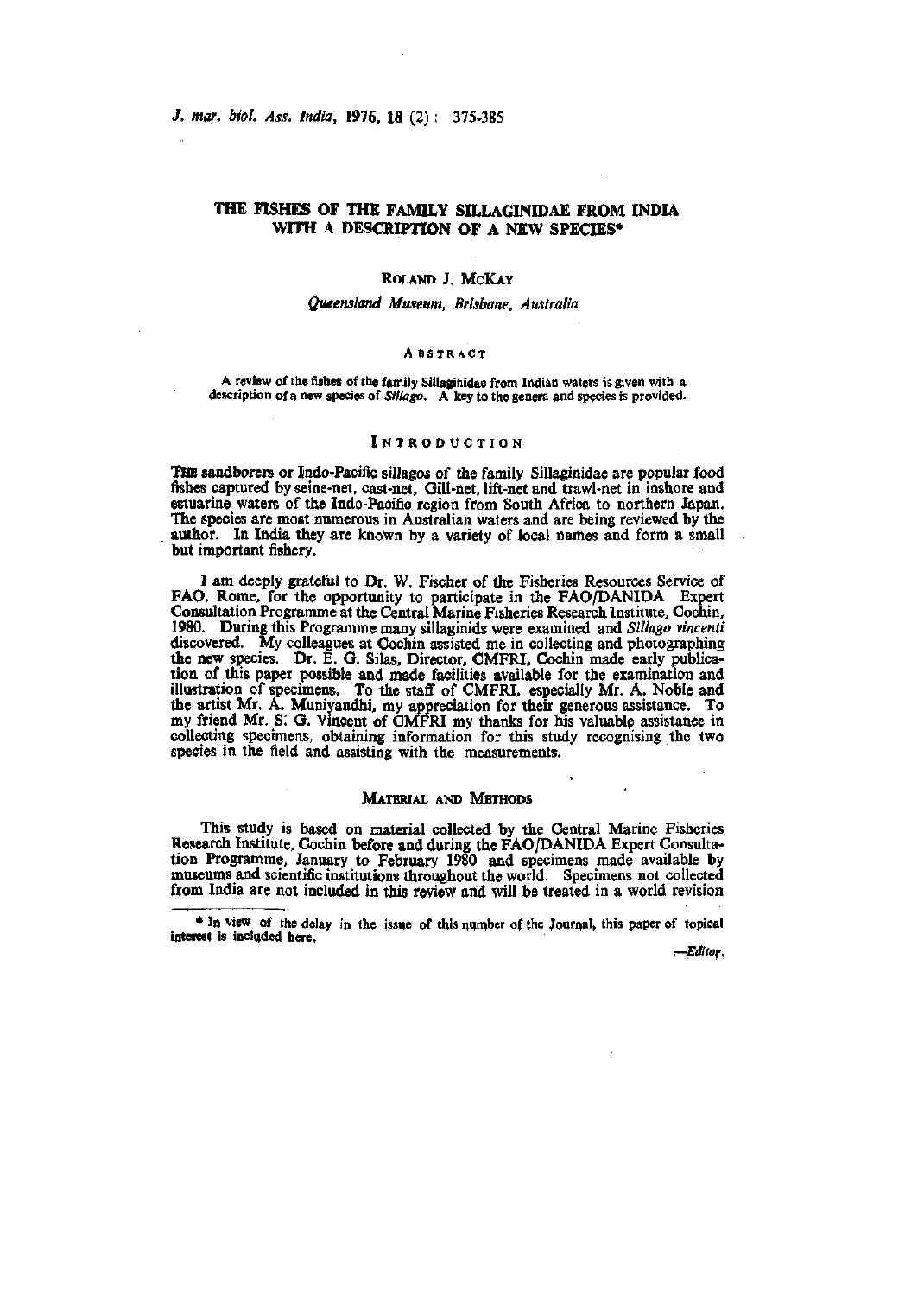currently in manuscript. Anal spines are normally two slender elements that may be reduced in size and require careful observation. Lateral-line scales bearing pores were counted from the upper margin of the operculum to the caudal flexure at the posterior margin of the hypural bone. Transverse scale rows were counted from the origin of the dorsal fin in an oblique row to, but not including, the lateral line scale, and then from the origin of the anal fin obliquely forward and upward to the lateral line scales. Cheek scale rows were counted from below the eye to the lower angle of the preopercle, but do not include the row of scales on the area of the preopercle on the ventral surface of the head.

The vertebrae were counted from boiled and defleshed fresh specimens. The axial skeleton was subdivided into three sections the abdominal vertebrae from the base of the skull to the first haemal arch, the modified vertebrae forming the haemal funnel (Hotta, 1961 ; Kwang-Tsao and Kun-Hsiung 1978) and the caudal vertebrae bearing straight haemal spines (Fig. le) including the urostylar vertebra. Measurements were made along the longitudinal axis of the body using vernier calipers. The standard length (SL) was taken from the tip of the snout (not including the fleshy upper lip) to the caudal flexure ; head, length from tip of snout to posterior margin of the fleshy opercle; snout, length from tip to anterior fleshy margin (adipose tissue) of the eye ; eye diameter, the horizontal diameter between the fleshy (adipose) margins of the orbit; interorbital width, the least witdth of the bony (not fleshy) interorbital space; the greatest body depth was normally at the middle of the abdomen.

The swimbladder was exposed by cutting along the mid-line of the body to one side of the vent and along the base of the anal fin. Care should be taken not to damage the post-coelomic extensions of the swimbladder, the lateral appendages, or the duct-like process that arises on the ventral surface of the swimbladder and extends to the ventral surface of the body near the vent. The swimblader is closely invested with a thin peritoneum that should be very carefully removed to expose the organ. The gills must be removed to observe the anterior projections of the swimbladder when these are present.

The abbreviations of institutions cited in the text are as follows : AMS-Australian Museum, Sydney; CMFRI-Oentral Marine Fisheries Research Institute, Cochin ; SOSC : Smithsonian Institution Oceanographic Sorting Centre, Washington ; USNM-United States National Museum of Natural History, Washington D.C.; WAM—Western Australian Museum, Perth; ZSIC—Zoological Survey of India, Calcutta.

#### FAMILY : SILLAGINIDAE

The family Sillaginidae is represented in India by two genera and five species. The external morphology, meristic characters and colouration are similar in some species and therefore dissection is required to confirm the identification of similar species. This external similarity has frequently led to confusion between unrelated species. The new species described below has been confused with Sillago sihama, but these two species may be readily distinguished by an examination of the swimbladder.

The Family Sillaginidae is closely related to the family Sciaenidae in most essential characteristics, but may be recognised by the possession of vomerine teeth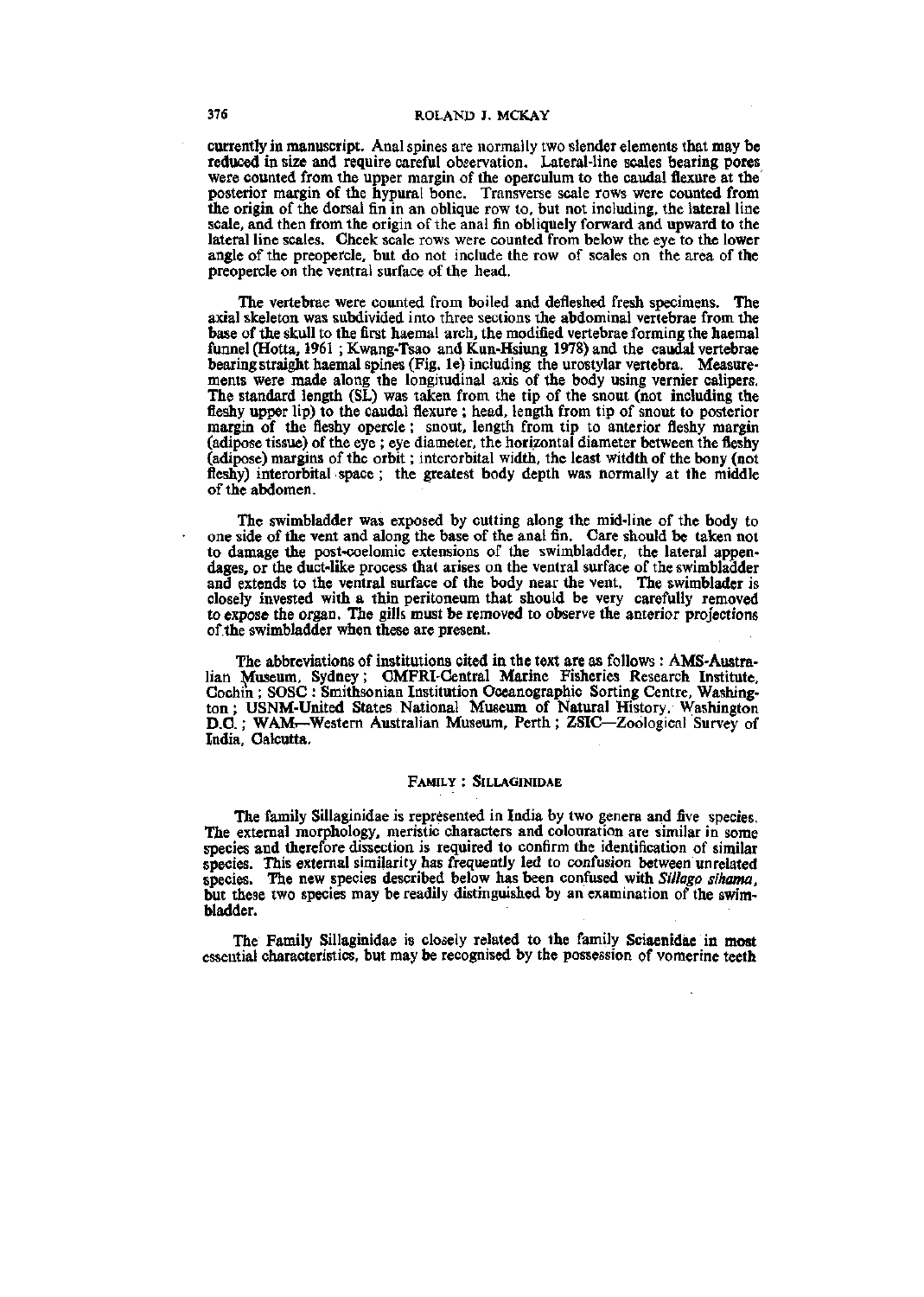and in having the lower part of the preopercle sharply angled inwards to meet that of the other side, thus forming the ventral surface of the head. The cephalic, suborbital and preopercular sensory canal system is highly developed, and is characteristic of the family. The swimbladder may be present or absent and when present, may be a very complex organ, frequently with a blind duct-like tubular extension from the ventral surface that terminates near the urogemtal aperture. The osteology, swimbladder morphology, and relationships of the family will be described in papers to be published elsewhere. Externally, the family may be recognised by the presence of two dorsal fins the first consisting of 10-13 slender spines, the second of 1 spine and 16-27 rays. The anal fin has two slender spines and 14-26 rays. The unpaired fins and pectorals have scaly interradial marginals. The lateral line is almost straight with 50 to 141 pored scales to the caudal flexure. The lower jaw has two inconspicuous pores and a central pit. The lacrimal bone is broadly triangular and has a raised central dome-like arch that greatly increases the membranous suborbitral laterosensory canal; this area of the preorbital is usually swollen and somewhat transparent due to adipose tissue that covers this bone and the suborbitals, and forms an adipose orbital rim. The preopercle has the lower half abruptly bent inwards to form an extensive sensory canal system on the ventral surface of the head.

# KEY TO THE GENERA AND SPECIES RECORDED FROM INDIA

 $\hat{\mathcal{A}}$ 

1. (a) Snout and head greatly depressed ; second dorsal spine very elongate ; eyes small, 3 to 11 per cent of head length, and almost covered by adipose tissue ; swimbladder vestigial or absent...............................Sillaginopsis panijus

(b) Snout and head not depressed ; second dorsal spine not elongate; eyes normal. 17 to 22 per cent of head length ; swimbladder present.............. genus *Sillago* ..2

2. (a) Pelvic fin with the spine inconspicuous and almost hidden by the much thickened club-like first pelvic ray ; swimbladder without post-coelomic projections into the tail section ; vertebral column without modified haemal spines overlying the posterior extensions of the swimbladder (no haemal funnel)................ , *Sillc^o chondropus* 

*(Jo)* Pelvic fin without a thickened club-like first ray; swimbladder with one or two post-coelomic extensions ; vertebral column with some modified haemal spines overlying the posterior part of the swimbladder (haemal funnel present) *~.* 3

3. (a) Base of pectoral fin with a conspicuous dark brown, black or blue-black blotch or spot; body with irregular dark blotches ; dorsal fin rays 10 to 21 ; anal fin rays 19 to 21., *.Sillago maculata* 

(b) Base of pectoral fin without a dark brown or blackish blotch, or spot; body without dark blotches, although the belly or sides may be darkened ; dorsal fin rays 21 to 23; anal fin rays 21 to 24.,,,,,,,,,,,,,,,,,,,,,,,,,,,,,,,,,,,4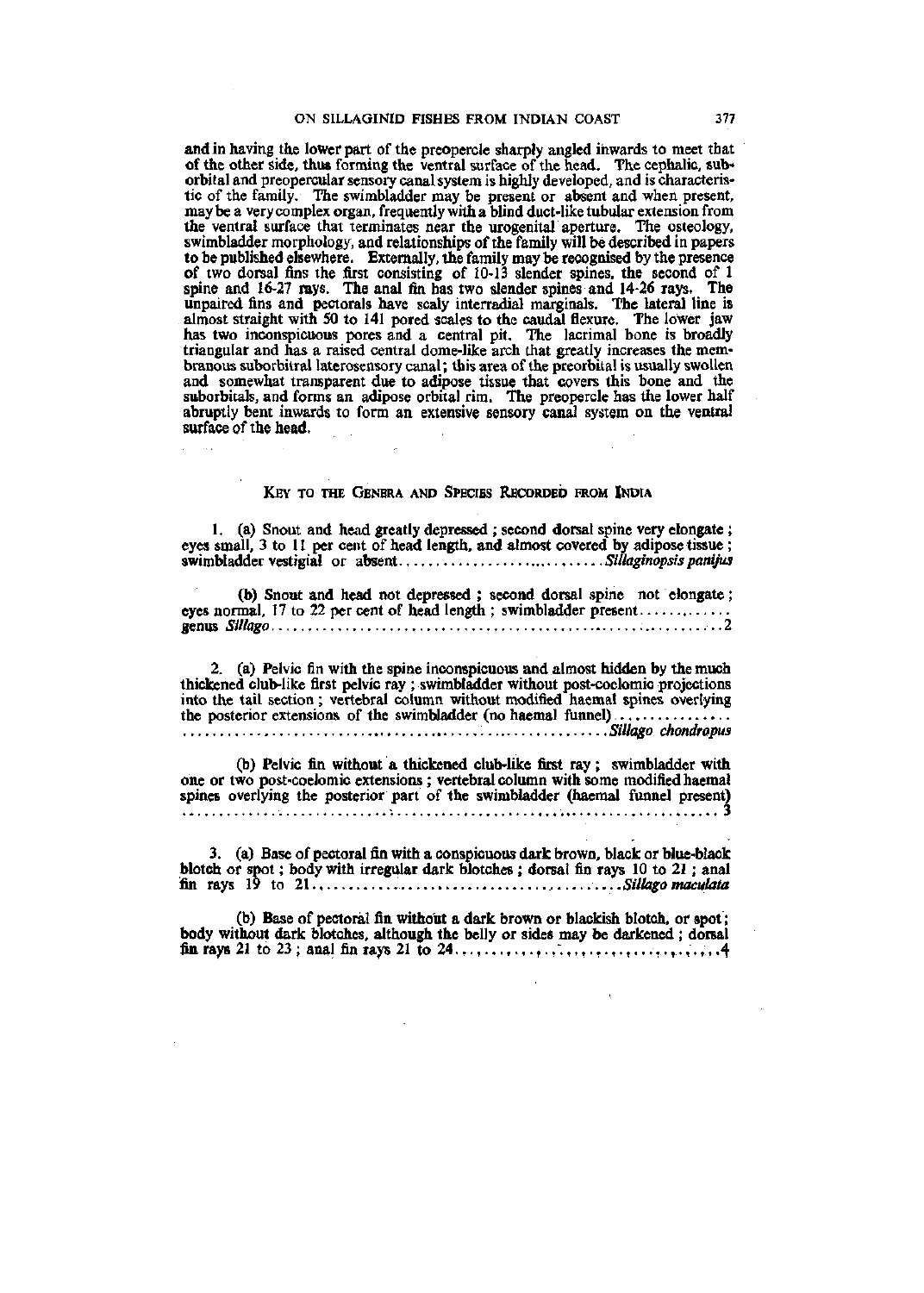4. (a) Second dorsal fin with at least 5 rows of dusky-black or black-brown spots that may be quite separate or somewhat confluent; swimbladder with only one post-coelomic extension and no anterolateral or anterior tubular extensions projecting forward or extending laterally towards the vent (Fig. 1 b, c)........ *Sillago vincenti* sp. nov.

(b) Second dorsal fin with or without rows of dusky spots on the membranes, and when spots are present these may be confluent; swimbladder with two very distinct post-coelomic extensions, two anteriorly directed extensions, and an anterolateral convoluted tube that may send off small blind tubules continues along the lateral wall of the abdomen to the region of the vent or a little beyond (Fig. Id) *Sillagosihama* 

# Sillago vincenti sp. nov. (Fig. 1 a-c)

#### *Material examined*

HOLOTYPE: SL 207 mm, Kavanad near Neendakara, north of Quilon. Kerala State, India, January 23, 1980 collected by Mr. S. G. Vincent, OMFRI.

PARATYPES: (74 Specimens SL 158 to 308 mm); AMS (1); OMFRI (4); USNM (2); WAM (1); Mandapam Camp (10), same data as holotype ; Academy of Natural Sciences, Philadelphia (2); Bernice P. Bishop Museum, Honolulu (4); British Museum (Natural History), London (1); California Academy of Sciences, San Francisco (2); OMFRI (31 defleshed); Museum National d' Histoire, Paris (1); National Science Museum, Tokyo (1); Queensland Museum Brisbane (2); Rhodes University, J.L.B. Smith Institute of Ichthyology, Grahamstown (1) ; University of Michigan (1); Mandapam Oamp (10); Oochin Fish Markets, Kerala State, India, January 29 to February 6, 1980. P. Heemstra, W. Smith-Vaniz, S. G. Vincent, R. McKay. J. Randall.

## *Description*

(Based on the holotype; variation of paratypes given in parenthesis frequency data for selected counts are given in Tables 1-3).

Dorsal fins XI, 1. 23 (X, XI, XII, 1. 21-23) ; anal fin 11 23 (II, 22-24). Pectoral fin 16; lateral-line scales 71 (70-74). Transverse scales  $5\frac{1}{2}$  above (5-6) and 13 below (13-14); cheek scales cycloid, in 2 rows, gill rakers 4 above, 7 below. Proportional measurements as per cent of SL ; greatest depth of body 19.3 (16-20) ; head length 27.5 (26-29) ; snout tip to pelvic fin origin 27 (26-30), snout tip to spinous dorsal fin origin 32.4 (31-35) ; snout tip to second dorsal fin origin 54.1 (52-55) ; snout tip to anal fin origin 54.4 (54-55) ; length of spinous dorsal base (1st dorsal origin to second dorsal origin) 22.2 (18-23) ; height of spinous dorsal fin 21.3 (19-23); least depth of caudal peduncle 6.8 (6-7).

Proportional measurements as per cent of head length : length of snout 40,4 (40-46) ; horizontal diameter of eye 19.3 (17.22) ; least width of bony interorbital space 19.3 (16-19).

*Vertebrate:* 14-4-16 (13), 14-5-15 (18), 14-6-14 (1); 14+4-6+14-16; 14 abdominal and 20 caudal; total 33,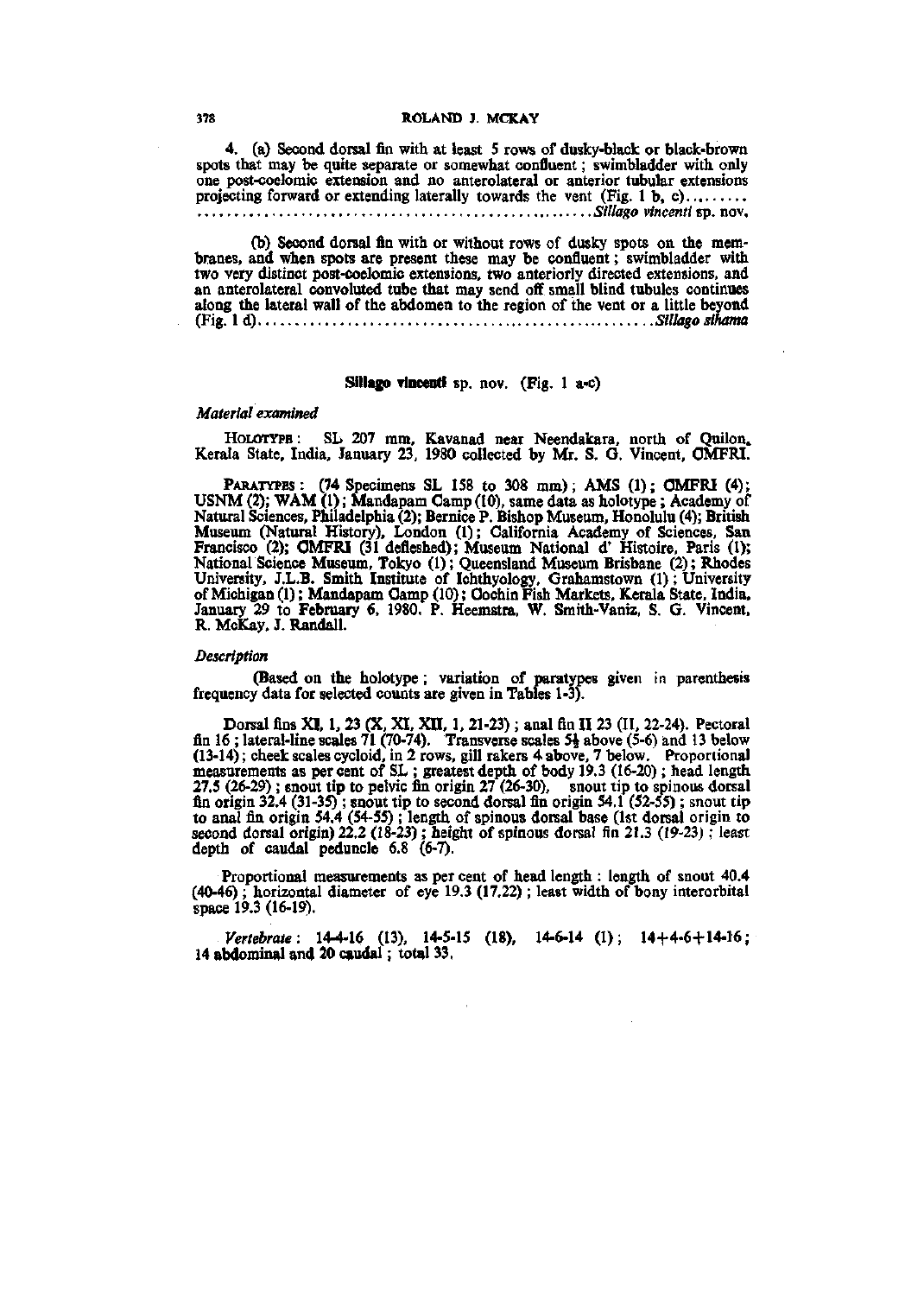*Colour in life*: Body and head sandy to light olive above, scale margins darker, sides silvery with a golden tinge, belly white; head with a deeper golden tinge, the snout, preorbital and suborbital areas translucent, showing the golden surface of the lacrimal and suborbitals below ; the ventral surface transparent to translucent with a pink hue. Eye with a silver iris, somewhat golden on the outer surface, snout tip dusky and the frontal bones outlined-with darker pigmentation; opercle yellowish-gold. Pectoral-fin base yellow to gold. Pelvic fins white with yellowish tips. Spinous dorsal fin hyaline with the tip of the membranes dusky and



**Fig. 1. a. Holotype of** *Slllago vincenti* **(TL-24cm), b, c, swimbladder cf** *S. vtneenti*  **and d. swimbladder of** *S. sihama.* 

blotched with irregular areas of very fine dust-like black spots. Second dorsal hyaline to pale white with 5 to 7 rows of blackish spots that may become somewhat confluent in large examples. Anal fin hyaline to milk white with white or yellowish tips. Oaudal fin hyaline to dusky with the lower lobe and posterior margin darker in some specimens, Sides of body without a well defined silvery lateral stripe.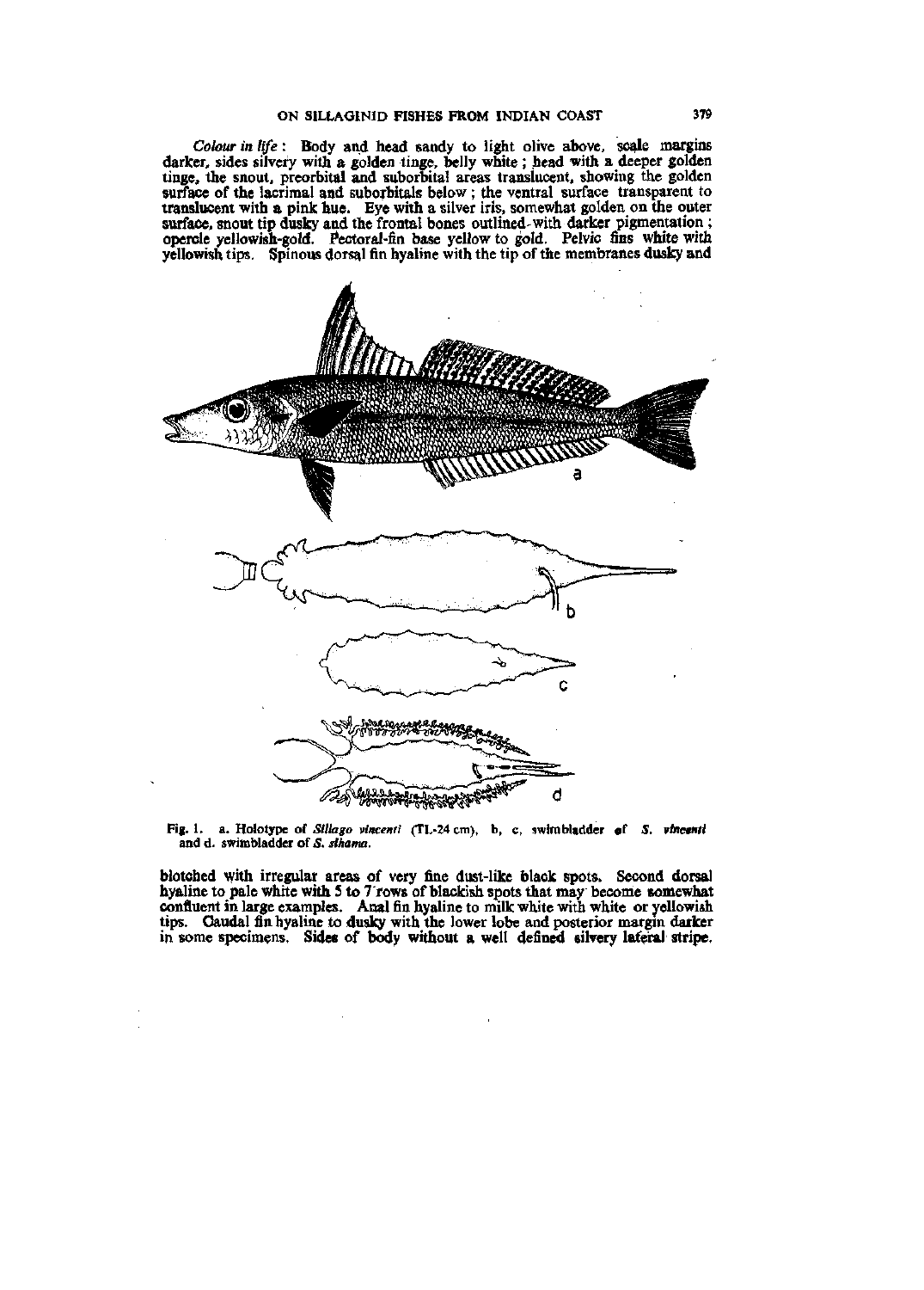The golden hues and yellowish pigmentation is rapidly lost in preservative but the second doral fin remains conspicuously spotted. '

*Swimbladder* : The anterior extremity has a very short bulbous projection with one to three anterolateral lobate or recurved projections (Fig. lb). The posterior post-coelomic extension is single and tapers to a point; a duct-like process is present on the ventral surface and coninues to the vent.

*Distribution* : Known from estuarine waters, Kerala State, India.

*Remarks* : This new species is very similar to *Sillago sihama* in external appearance and has been confused with that species. The two species may be distinguished when in a fresh condition by the conspicuously spotted second dorsal fin and lighter colouration of *Sillago vincenti.* The two species were sometimes found sorted in the fish market at Cochin, although some of the smaller Sillago *sihama* with two rows of spots on the base of the second dorsal fin were occasionally misidentified. A quick dissection of the base of the anterior half of the anal fin allows rapid field identification of doubtful specimens, whereas a positive identification requires full dissection of the swimbladder and the counting of fin ray elements and scales. The vertebral count, frequently of diagnostic value in other species of *Sillago.* was found to overlap in these two species (Table 3). The saggital otolith of *Sillago vincenti* has a more elongate caudal than that of *Sillago sihama,* and will be illustrated in a later paper discussing the osteology of the species.

TABLE 1. *Frequency distributions of dorsal and anal fin rays*  o/Sillago sihama *and* Sillago vincenti *from Kerala State.* 

| Dorsal      | 21.                      | -21          | -21                                  | 22                  | -22 | 22.    | 23  | 23. | 23 |
|-------------|--------------------------|--------------|--------------------------------------|---------------------|-----|--------|-----|-----|----|
| Anal        |                          | $21 \t 22$   | -23                                  | 22                  | 23  | 24     | -22 | -23 | 24 |
| S. sihama   |                          | $2 \quad 15$ |                                      | $1 \quad 7 \quad 2$ |     |        |     |     |    |
| S. vincenti | $\overline{\phantom{a}}$ | $\sim$ 2     | $\begin{array}{ccc} & 1 \end{array}$ | 26                  | -31 | $ -$ 3 | ı.  | 9   |    |

TABLE 2. *Frequency distribution of lateral line scales of* Sillago sihama *and* Sillago vincenti *from Kerala State.* 

|         | Lateral line scales 67 | 68.         |    |   |          | 69 70 71 72 | -73  | 74 |
|---------|------------------------|-------------|----|---|----------|-------------|------|----|
| $1 - 1$ | S. sihama              | $1 \quad 7$ | -8 | 9 | $5 -$    |             |      | ⊷  |
|         | S. vincenti            |             |    |   | $4 \t31$ | 25          | - 11 |    |

*Variation*: The variation in the dorsal and anal fin ray counts of *Sillago vincenti* is given in Table 1 ; the variation in lateral line scales in Table 2, and the variation in the vertebral count in Table 3. The variation in the shape of the swimbladder is shown in Fig. 1 b-c,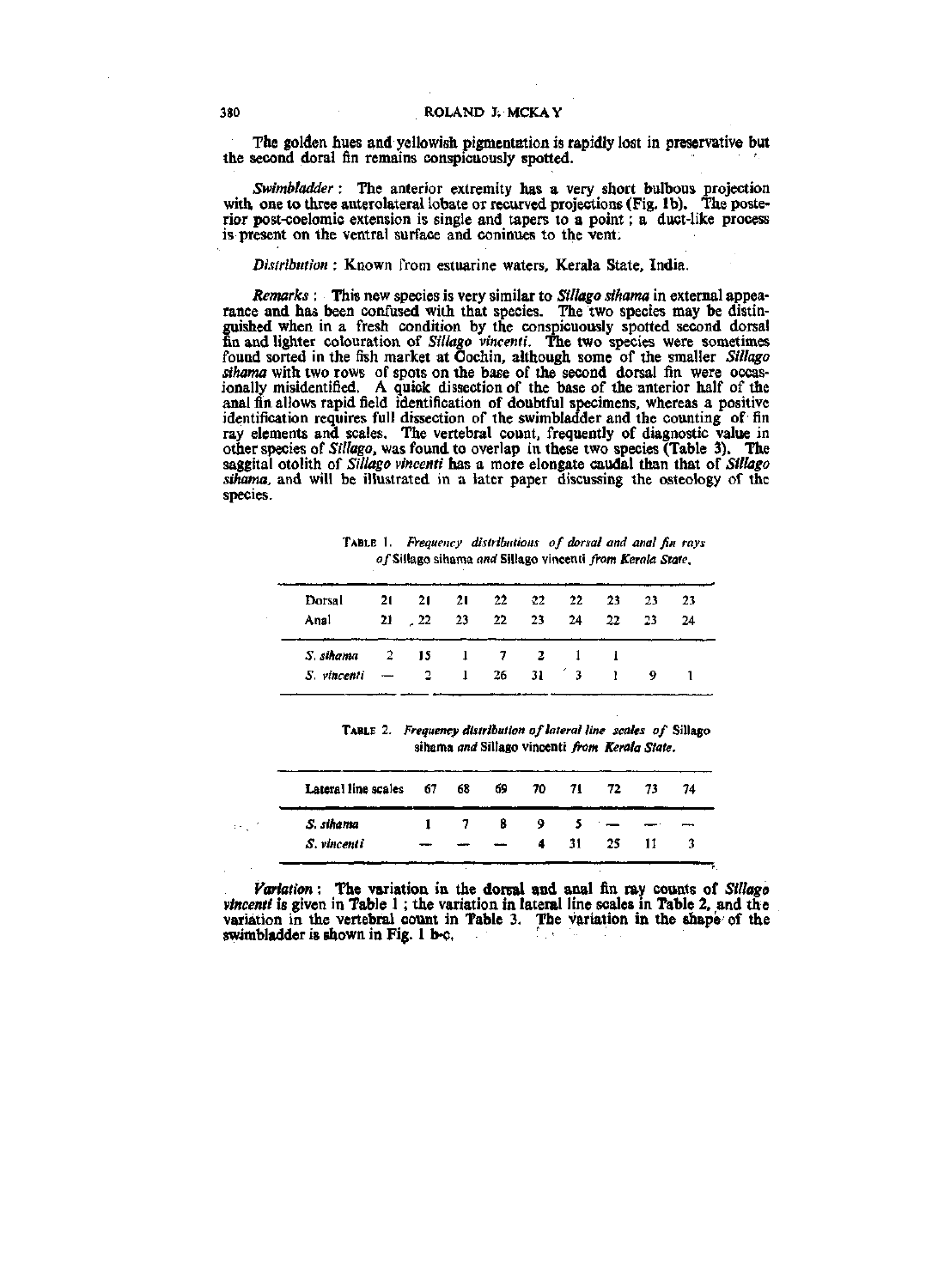*Biology* : Little is known of the biology of this species. It occurs with *Sillago sihama,* apparently in mixed schools in the estuarine waters on muddy substrates in approximately three metres depth some 5 to 8 kilometres inside the lake near Neendakara. The species is not known to occur in coastal waters, but was quite common at Cochin where they were reported from the backwater areas inside the estuary. During late January to early February large females of 250 to 277 mm SL were found to be running ripe, and the ova was released on gentle pressure. Males were ripe and milt could be expressed. The species has a potential for fish culture in Kerala waters.

*Derivation :* Named in honour of Mr. S. G. Vincent, Central Marine Fisheries Research Institute, Cochin.

#### **Slllngo sihama** (Forsskal, 1779) (Fig. Id)

#### *Material examined*

HoLOTYPE : *Atherina sihama* (Forsskal), registered No. 71 in the Zoological Museum of Copenhagen, photograph and radiograph (Ktausewitz and Nielsen, 1965, p. 27, pi. 38. No. 71).

INDIAN MATERIAL : SOSO 334 (4) Cochin: USNM 149705 (5) Travancore SOSG 334 (4) Pondicherry, Madras State, WAM P15715-8 Mylapore ; SOSC 381 (83) Porto Novo ; SOSC 334 (2) Porto Novo ; **SOSC** 334 (3) Ennore, SOSC 334 (8) Mandapam Camp; SOSC 334 Royapuram Beach; SOSC 334 Thirumullaivasal Village ; SOSC 334 (4) Pulicat Lake ; AMS B 8212 (2) Madras; USNM 32695 India ; CMFRI (9) Neendakara ; CMFRI (20) Cochin.

*Description:* Dorsal fins XI (rarely X) I, 20-23, anal fin II, 21-23. Lateral line scales 66-72. Transverse scales 4-6 above, 10-12 below. Cheek scales cycloid, in two rows.

Proportional measurements as per cent of SL (22 specimens from Neendakara and Cochin): greatest depth of body 17-21 ; head length 25-28 ; snout tip to pelvic fin origin 25-30 ; snout tip to spinous dorsal fin origin 31-35 ; snout tip to second dorsal fin origin 53-55 ; snout tip to anal fin origin 54-59, least depth of caudal peduncle 6-8.

Proportional measurement as per cent of head length : length of snout 38-44 ; horizontal diameter of eye 18-21 ; least width of interorbital 17-21.

*Vertebrae* : 14 abdominal, 20 caudal, total 34 (Table 3).

*Colour in life* : This species is variable in colouration depending on the substrate, and may be light sandy, buff or pale brown with light or hyaline fins on sand bottoms, to a rich gold colour with bright yellow to orange, fins with or without dark blotches on the first dorsal fin or basal spots on the membranes of the second dorsal fin, on dark muddy bottoms. Some specimens may have the lower sides belly, and head, covered with very fine dust-like brown to blackish spots that may be intensified on the snout and upper head. The caudal fin may be dusky with the lower lobe or posterior margin black.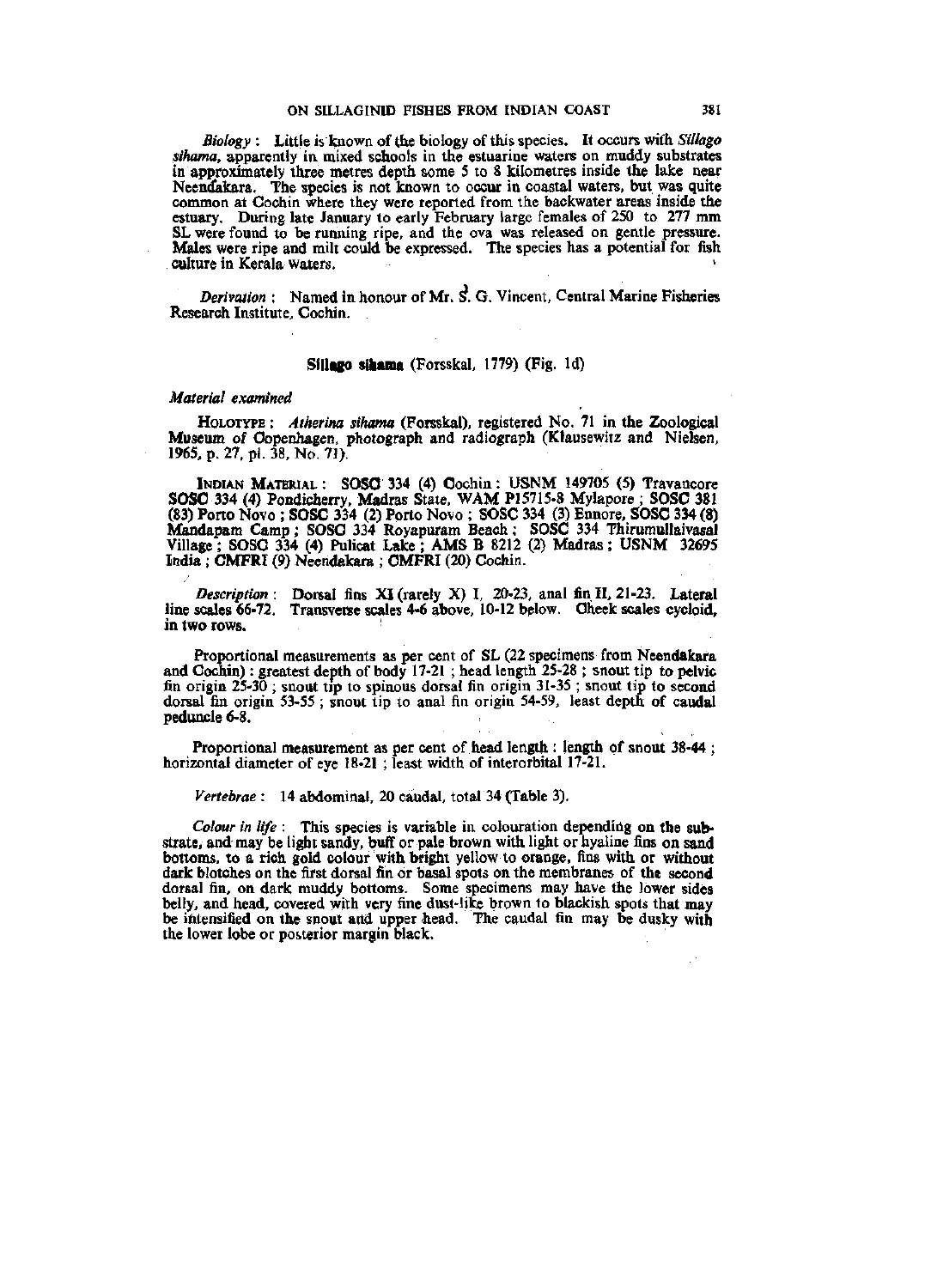# **382 ROLAND J. MCKAY**

*Swimbladder :* Two anterior extensions extend forward and diverge to terminate on each side of the basioccipital; two anterolateral convoluted tubes extend anteriorly for a short distance and then send a blind, much convoluted tubp, with or without blind tubules, posteriorly along the abdominal wall just ventral to the swimbladder, to reach the duct-like process ventrally ; two posterior post-coelomic tapering extensions continue into the haemal funnel, one is generally longer than the other (Fig. 1 d).

*Variation:* The variation in the dorsal and anal fin ray counts is given in Table 1, the variation in the lateral line scales in Table 2, and the variation in the vertebral count in Table 3.

| Abdominal   | $\cdot$ $\cdot$       | 14 | 14 | 14 | 14 |
|-------------|-----------------------|----|----|----|----|
| Modified    | $\ddot{\phantom{1}}$  | 4  |    | o  |    |
| Caudal      | $\bullet$ $\bullet$ . | 16 | 15 | 14 |    |
| S. sthama   | $\cdot$ .             |    | 15 |    |    |
| S. vincenti | $\ddot{\phantom{1}}$  | 13 | 18 |    |    |
|             |                       |    |    |    |    |

**TABLE 3.** *Vertebral counts of* **Sillago sihama** *and* **Sillago vincenti**  *from Kerala State* 

*Distribution*: Widely distributed in the Indo-West Pacific from Natal to northern Japan, this species is common on the west and east coasts of India.

*Biology* : *Sillago sihama* is an inshore species that frequently penetrates estuaries for a considerable distance. It has been recorded from freshwater despite the absence of renal corpuscles or tubercles in the kidney (Nadkarni, 1963).

This species forms small but important fisheries throughout its range. In India it is an important food fish of delicate flavour. The maximum size is approximately 31 cm. The biology of the species has been outlined by Gopinath, 1946 (fishery); Ohacko, 1949a, 1949b (food and feeding), 1950 (spawning, eggs, larvae); Tripathy, 1952 (parasites) ; Radhakrishnan, 1954, 1957, (growth) ; Palekar and Bal, 1955 (fishery), 1961 (maturation and spawning); Ramamurthy and Dhulkhed, 1977 (fry).

*Remarks* : This species has previously been confused with *Sillago vincenti*  and a dissection of the swimbladder of *Sillago ' sihama*' from other localities in Indian waters is necessary to establish in identity of the species.

# Sillago chondropus Bleeker, 1849

### *Material examined*

ZSIC 6068/2 Colva Beach, Goa. SOSC 381 Thirumullaivasal, Madras State ; AMS B 8095 Madras ; OMFRI Cochin, CMFRI Vizhinjam ; OMFRI Mulepeta, Kakinada.

*Description :* Dorsal fins XI-XIIL, 20-22 anal fin II, 22-23, Lateral line scales 66-73. Transverse scales 6 above, 9-10 below. CJheek scales all ctenoid in 3 to 4 rows.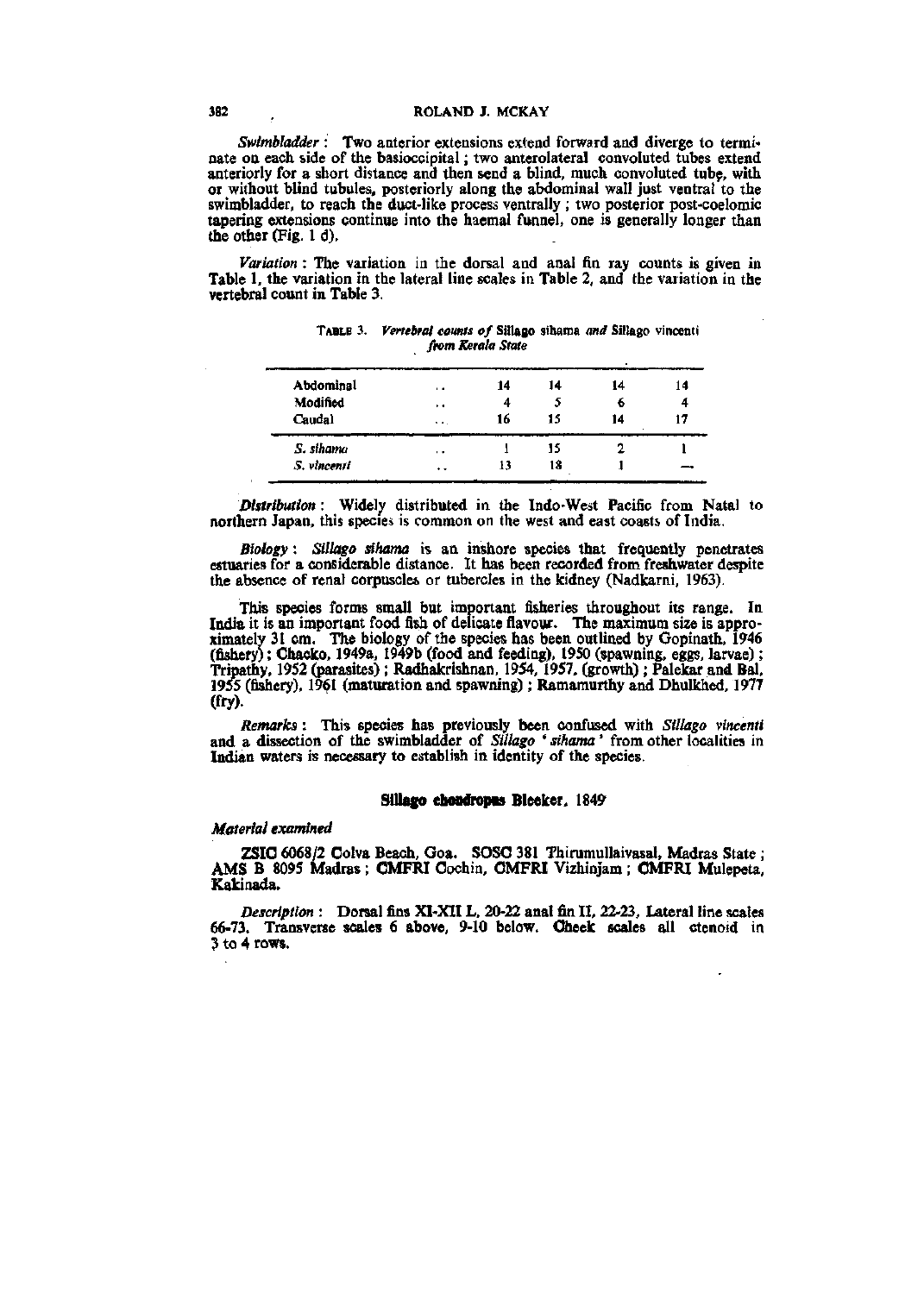Proportional dimensions as per cent of SL : greatest depth of body 15-16; head 26-27; snout tip to spinous dorsal fin origin 28-31; snout tip to second dorsal fin origin 50-52 ; snout tip to anal fin origin 47-50; least depth of caudal peduncle 8.

Proportional dimensions as per cent of head ; length of snout 32-40 ; horizontal diameter of eye 16-22 ; least width of interorbital 14-17.

*Vertebrae:* 12-13 abdominal, 22-23 caudal, total 35.

*Colour in alcohol:* Pale sandy-brown above, paler below; scale margins dusky ; snout tip dusky ; a dull silver-grey mid-lateral stripe. Fins hyaline the spinous dorsal tinged brown with a fine dusting of black spots at the tip ; lower lobe of caudal fin dusky.

*Swimbladder* : Without anterior projections; posterior portion tapering to terminate before the unmodified caudal vertebrae (Fig. 1 e). Palekar and Bal (1955) examined 12 specimens from near Karwar and stated that the swimbladder was absent.

*Distribution* : Natal, South Africa to Philippines but not recorded from southern New Guinea or Australia. In India it is found on the west and east coasts.

## **SUlago maculata** (Quoy and Gaimard)

#### *Material examined*

No specimens examined from India or the western Indian pcean.

*Description* : Based on 46 examples from Queensland and New South Wales, Australia. Dorsal fims XI, 1, 19-21 ; anal fin II, 19-20. Lateral line scales 71-75. Transverse scales 8-9 above,  $9-11$  below ; 5-6 scales between lateral-line and spinous dorsal origin. Cheek scales in 3-4 rows, mostly cycloid.

Proportional dimensions as per cent of SL : greatest depth of body 19-23 ; head length 26-29, snout tip to pelvic fin origin 27-32 ; snout tip to spinous dorsal fin origin 31-35 ; snout tip to second dorsal fin origin 53-57 ; snout tip to anal fin origin 56-60 ; least depth of caudal peduncle 7-8.

Proportional dimensions as per cent of head length ; length of snout 37-44 ; horizontal diameter of eye 20-25 ; least width of interorbital 18-22.

*Vertebrae* : 13-15 abdominal, 8-11 modified (haemal funnel), 10-14 caudal; 13—15+20—21, total 34—36.

*Colour in alcohol*: Body light brown to brown, darker above; back and sides with 7 to 9 irregular dusky or black blotches directed obliquely forwards in most specimens. Pectoral fin with a conspicuous brown or black spot on the base.

*Swimbladder :* The swimbladder has a single tapering posterior post-coelomic extension. The morphology of this organ in Indian specimens has not been studied.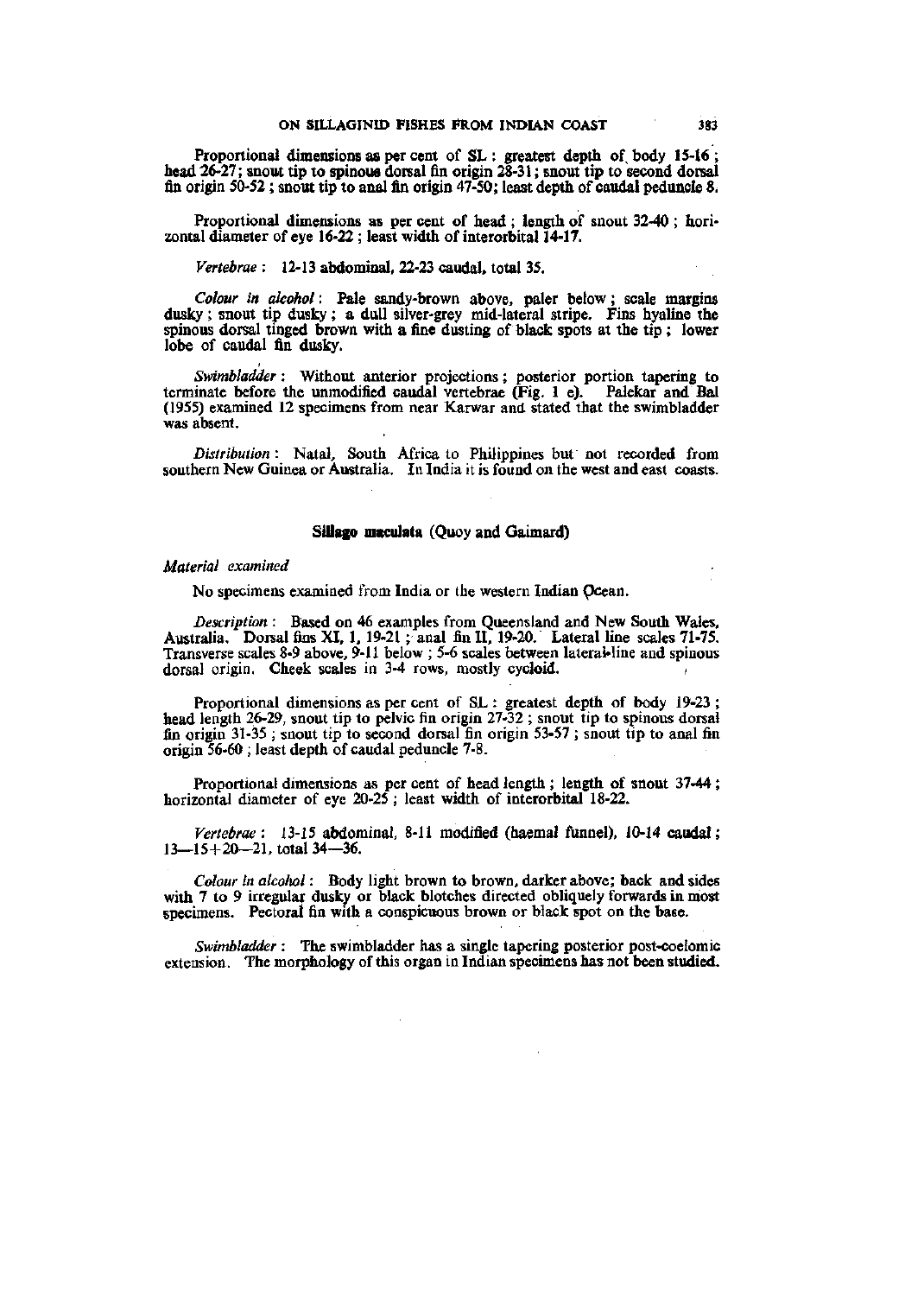*Distribution* : South Africa to the Phillippines including Australia. In India the species is occasionally encountered in southern waters and at the Andaman Islands.

*Remarks* : *Sillago maculata* may be separated into three subspecies, one from the Phillippines to Singapore, one from Eastern Australia, and one from Western Australia northwards and eastwards to the Gulf of Carpentaria. Specimens from India and the Western Indian Ocean require detailed examination.

### **Sillaginopsis ponijas** (Ham-Buch.)

## *Material examined*

WAM P 15370-9 (15) Bay of Bengal; SOSC 4 (5) 21° 52'N, 90" 36'E.

*Description* : Dorsal fins X, 1, 26-27 ; anal fin II, 24-26. Lateral line scales 84-88. Transverse scales 6 above, 13 below. Cheek scales mostly ctenoid but some cycloid scales are present, in 3-4 rows.

Proportional dimensions as per cent of SL (10 specimens from Bay of Bengal): greatest depth of body 14-16 ; head length 28-30 ; snout tip to pelvic fin origin 30-33 ; snout tip to spinous dorsal fin origin 31-34; snout tip to second dorsal fin origin 45-47 ; snout tip to anal fin origin 51-54 ; least depth of caudal peduncle 6.

Proportional dimensions as per cent of head : length of snout 40-43 ; horizontal diameter of eye 3-11 ; least width of interorbital space 14-18.

*Vertebrae* : 15 abdominal, 27 caudal, total 42.

*Colour in alcohol:* Body light brown above, paler to whitish below. Fins pale brownish with a light dusting of fine black spots.

*Swimbladder*: Swimbladder absent.

*Distribution :* Pondicherry northwards along the Coromandel Coast, Ganges delta, Burma, southwards to Malaysia, and rarely to the Indonesian Archipelago. Mr. S. G. Vincent of OMFRI, Cochin has observed this species on rare occasions 30 kilometres ndrth of Cape Comorin.

*Biology : Sillaginopsis panijus* attains a length of 44 cm and is a commercially important fish captured by nets and long lines in the Hooghly and Ganges delta. Krishnayya (1963) has outlined the biology of the species and Mukherjee, Ganguly and Mazumdar (1946) has recorded gut contents.

*Remarks*: The very small eyes, flattened head, filamentous second dorsal spine, and the absence of a swimbladder suggest demersal adaptation to muddy water conditions. The outer row of teeth in both jaws are slightly enlarged, with the two anterior-most teeth in the upper jaw caninoid.